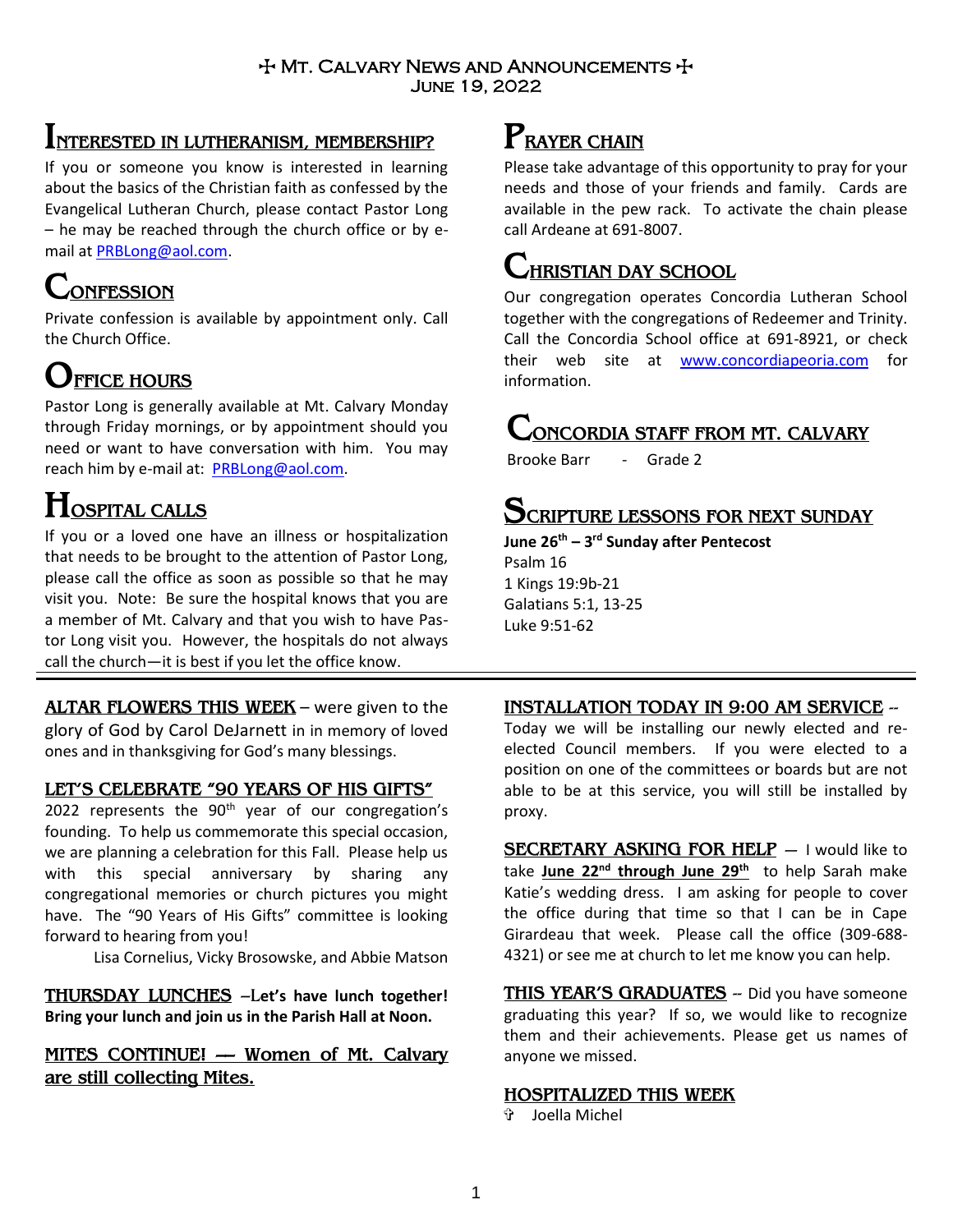**NEW MEN'S BIBLE STUDY TOPIC:** -- **How Do You Hold on to Hope in a Hostile Culture?** 1 Peter gives an answer to that question as the apostle seeks to strengthen and encourage the Christians in Rome as they faced hardships because of their faith in Jesus.

**We are meeting Wednesdays at 6:30 am at Gebby's Family Restaurant at 726 East War Memorial Drive in Peoria Heights.** 

#### **SUNDAY MORNING BIBLE STUDY** – **Predesti –**

**What?** One of the teachings of the Bible that has given people pause over the years is "predestination," the teaching that God has elected His people to salvation in Jesus before the beginning of time. What does this mean? Can I tell whether I'm elected? What about free will? We'll take a look at how these teachings are approached in the *Formula of Concord* over the next few weeks in Adult Bible Class.

#### **NEWS FOR ALL MT. CALVARY WOMEN**

The women's group provides for a great number of events during the course of a year. Some of these are: Reformation dinner, Thanksgiving food boxes and remembrance bags for our shut ins, Holiday Hope Chest for LSSI (Christmas gifts), women's Christmas party, Advent and Lenten lunches, Valentine boxes to college students and members of the military, monthly provisions for Family House, altar responsibilities, donations to a Concordia Seminary, and representatives to LWML and Lutheran Women of Greater Peoria. If you are interested in participating in any of these, please let one of the officers know. As you can see, many hands are needed and your help will be greatly appreciated.

Additional ideas of opportunities to help will follow next month. Marcia Riddle, secretary

**TREATS FOR FAMILY HOUSE** – We provide treats for Family House on the fourth Monday of each month (see note on bulletin board). **The list for 2022 is up**, so, if you are able to help, please sign the sheet on the bulletin board or contact LaVelle Borders (309-681-9414).

**POSTAGE STAMPS** – The Women of Mt. Calvary are saving postage stamps for LWML. Please cut out your postage stamps from envelopes and leave them in the office. Judy will get them to the ladies. They will trim the stamps and send them to LWML to support their mission work. Thank you.

**CRAFTS AND CONVERSATION HAS BEGUN AGAIN ON THURSDAY MORNINGS** – The ladies of the Crafts and Conversation Group that met at 10:00 am on Thursday mornings before the pandemic hit, have

decided to meet again at 10:00 am on Thursdays**.** They will socially distance by moving tables together and sitting 6 feet apart. Also, be sure to wear your mask. This is open to anyone, bring a craft or activity you like to do, needlework, coloring, etc**., join the group and then stay for lunch.** 

**FOOD PANTRY NEEDS –** During **June** our pantry will be in need of **Saltine Crackers, Cooking Oil, Fruit, Jello, Shampoo, and Boxed Potatoes. They are also looking for the heavier plastic bags that grocery stores use for delivery**. If you can help out by bringing any of these items, your donation can be left in the church entry way during regular office hours.

#### **COMING OUT OF COVID**

- 1. Masks are optional "officially."
- 2. We will continue with single-use bulletins.
- 3. Pew spacing has been removed but there is still plenty of room to stay distanced if you need to.

#### **Continuing Wisdom**

- 1. Wash your hands.
- 2. If you are running a temperature, or don't feel well, please participate in one of our online options.
- 3. We will continue to record the main service on Sunday and make that available on our You Tube channel:

[https://www.youtube.com/channel/UCQY14dddMyg](https://www.youtube.com/channel/UCQY14dddMygJRCjTXdM3r1Q) [JRCjTXdM3r1Q](https://www.youtube.com/channel/UCQY14dddMygJRCjTXdM3r1Q)

**RETURN TO "COMMUNION TABLES"** – As COVID transmission remains under control, we are having folks come forward to receive communion (or a blessing) once again. However, due to a shortage of ushers, we are trying a new traffic pattern. We ask you to come up by the center aisle, both sides, and then stand to either side of the font as appropriate. After being dismissed, please return to your places by the side aisles. If coming forward is a challenge, simply let the usher know, and Pastor Long will bring communion to you.

**STEWARDSHIP** - Please remember that the ministry of Mt. Calvary continues even in these odd days. Your prayers and contributions are still needed.

The Treasurer's Report for May 2022 showed the year's expenses at \$145,226.62, and income of \$124,604.89. You may mail your envelopes in (checks only, please), or drop them by the office. You can also make electronic donations through our web page: [\(www.mtcalvarypeoria.org](http://www.mtcalvarypeoria.org/)) by clicking the "donate" tab and setting up a profile with VANCO. If a donation is given using a credit card or debit card there is a 2.75% fee. If an electronic check is used the fee is 1.00%. People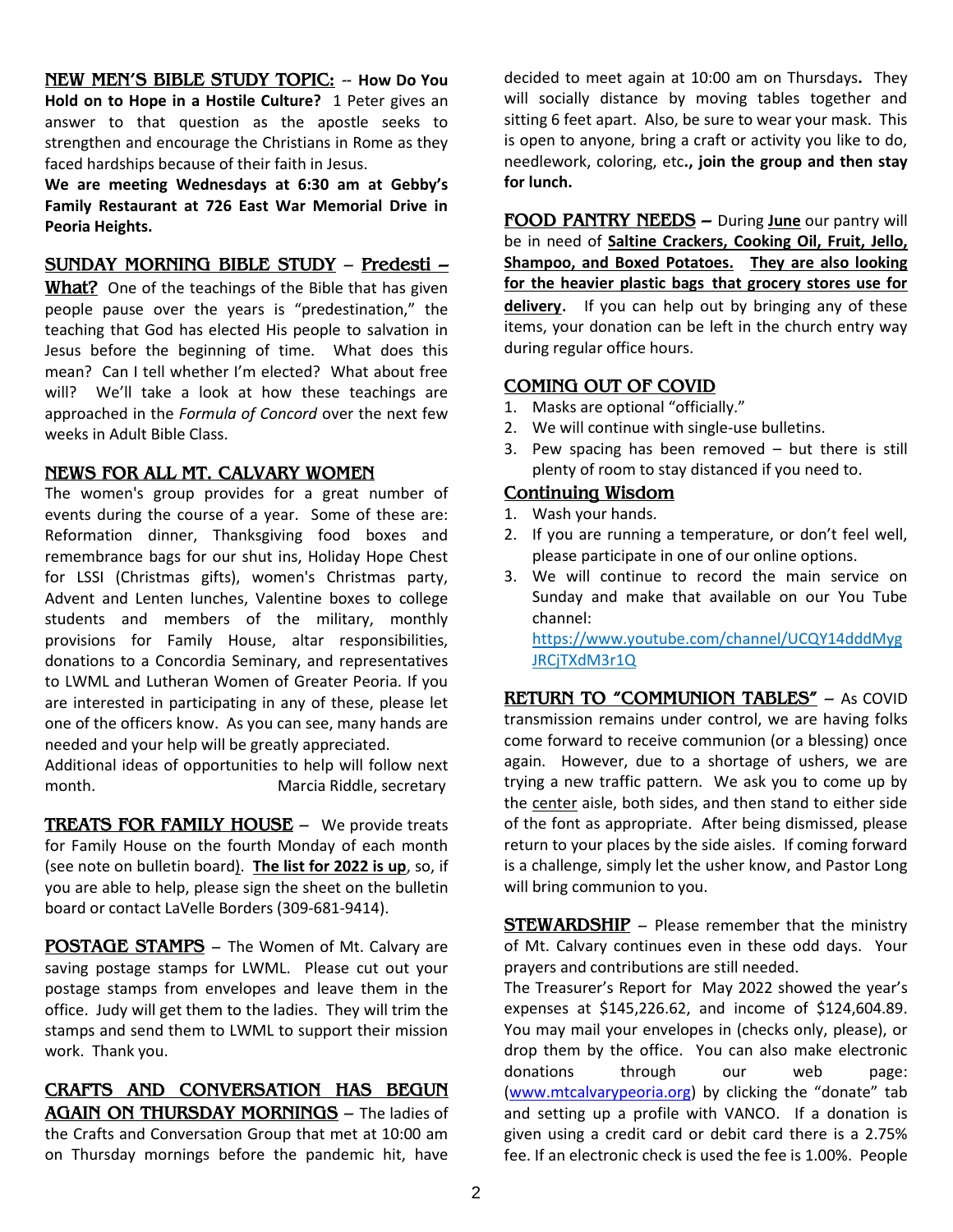have begun donating through e-giving and have learned how easy it is to use.

#### **LUTHERANS FOR LIFE THOUGHT FOR THE**

DAY -- The unique dignity of fatherhood includes protecting others as God does (Psalm 3:3)—even defending them from themselves. Practices like abortion and measures like assisted suicide situate our people among the tombs (Isaiah 65:4). Let us not abandon them to demonic deceptions about "bodily autonomy" but instead with courage and compassion proclaim how much God has done for us (Luke 8:39), creating and redeeming and calling every member of our race precious.

#### **LISTEN TO WORLDWIDE KFUO.ORG.**

KFUO Radio, the broadcast voice of The Lutheran Church—Missouri Synod, shares Christ for you anytime, anywhere on KFUO.org via worship services, Bible and theology studies, practical talk programs, and sacred music. Find programs on demand at [kfuo.org](https://kfuo.us19.list-manage.com/track/click?u=54af661ed49340a315983cb13&id=23f436d69c&e=9f5cc2cb8c) and wherever you get your podcasts! Find us **on** social: @KFUOradio on [Facebook,](https://kfuo.us19.list-manage.com/track/click?u=54af661ed49340a315983cb13&id=a1af9c142f&e=9f5cc2cb8c) [Twitter,](https://kfuo.us19.list-manage.com/track/click?u=54af661ed49340a315983cb13&id=da6b9900e0&e=9f5cc2cb8c) and [Instagram.](https://kfuo.us19.list-manage.com/track/click?u=54af661ed49340a315983cb13&id=baa10b7b13&e=9f5cc2cb8c)

**CHRIST FOR YOU this week on KFUO.org**: Study the Lord's Supper In Two Kinds on the Anniversary of the Presentation of the Augsburg Confession on 6/25 at 10:00 a.m. CT, study Acts 20-22 on Sharper Iron's "To the End of the Earth" (weekdays at 8:00 a.m. CT), and learn more about Genesis 18-21 on Thy Strong Word (weekdays at 11:00 a.m. CT). Find these programs live or on demand at kfuo.org or on the KFUO Radio app!

**THE LUTHERAN LADIES LOUNGE**: **Kitchen Table Talks: Original Sin** -- In a shocking break with convention, the Lutheran Ladies welcome a man (GASP!) into the Lounge as they introduce a new segment called Kitchen Table Talk, inspired by Martin Luther's famous Reformation "table talk" conversations with his students.

In this debut episode, Rev. Sean Daenzer offers wise and friendly counsel on the theological hot topic of original sin. What does it mean that human beings not only commit sins but are actually born sinners? When and how was the doctrine of original sin first identified and developed? How do Jesus' two natures (human and divine) get around this knotty problem and work together for our salvation? What about baptism? The so-called "age of accountability"? Concupiscence? (For that matter, what even is concupiscence?)

The Rev. Sean Daenzer serves as director of worship for The Lutheran Church—Missouri Synod and as chaplain of the LCMS International Center in Saint Louis. A veteran guest of KFUO Radio programs including *[Concord Matters](https://www.kfuo.org/category/concord-matters/)*

*a*nd *[Sharper Iron](https://www.kfuo.org/category/sharper-iron/)*, Rev. Daenzer can now be heard regularly through his *[Daily Chapel](https://www.kfuo.org/category/daily-chapel/)* sermons.

#### **ISSUES ETC. -- CHRIST-CENTERED, CROSS-**

**FOCUSED** -- Issues, Etc. is a radio talk show and podcast produced by Lutheran Public Radio in Collinsville, IL and hosted by LCMS Pastor Todd Wilken. This week's subjects include: The Movie "Jurassic World: Dominion," The Sanctus, The Hero's Journey & Jesus, Black Liberation Through the Marketplace, The Return of Christ and more. You can listen on-demand at issuesetc.org, the LPR mobile app and your favorite podcast provider.

**FROM LUTHERAN SOCIAL SERVICES** -- In central Illinois this spring there is a great need for foster parents. We are asking members of your congregation to prayerfully contemplate this urgent demand. Long-term foster families are needed as well as short-term. As a short-term caregiver, you would serve as a respite or emergency foster family.

Lutheran Social Services of Illinois provides supportive services for children in need and their families. Foster care services focus on placing children who have experienced neglect or abuse in a loving and secure home. Children's Community Services offers numerous other services to at-risk children and their families in their communities.

Lutheran Social Services of Illinois is a licensed child welfare agency – License #013005 The foster care system doesn't work without Foster families.

If you have additional questions, you could visit their website LSSI.org. If you wanted to personally speak with someone locally, contact Dawn Presley (309) 671-0300, extension 4258.

**THE CHURCH MOUSE** -- Located near the campus of Bradley University, The Church Mouse is always looking for volunteers. Daytime only. Mon – Sat. Women and men, we need you! For more information, please contact Joan Ressler or Shirley Lewis at (309) 673-2363.